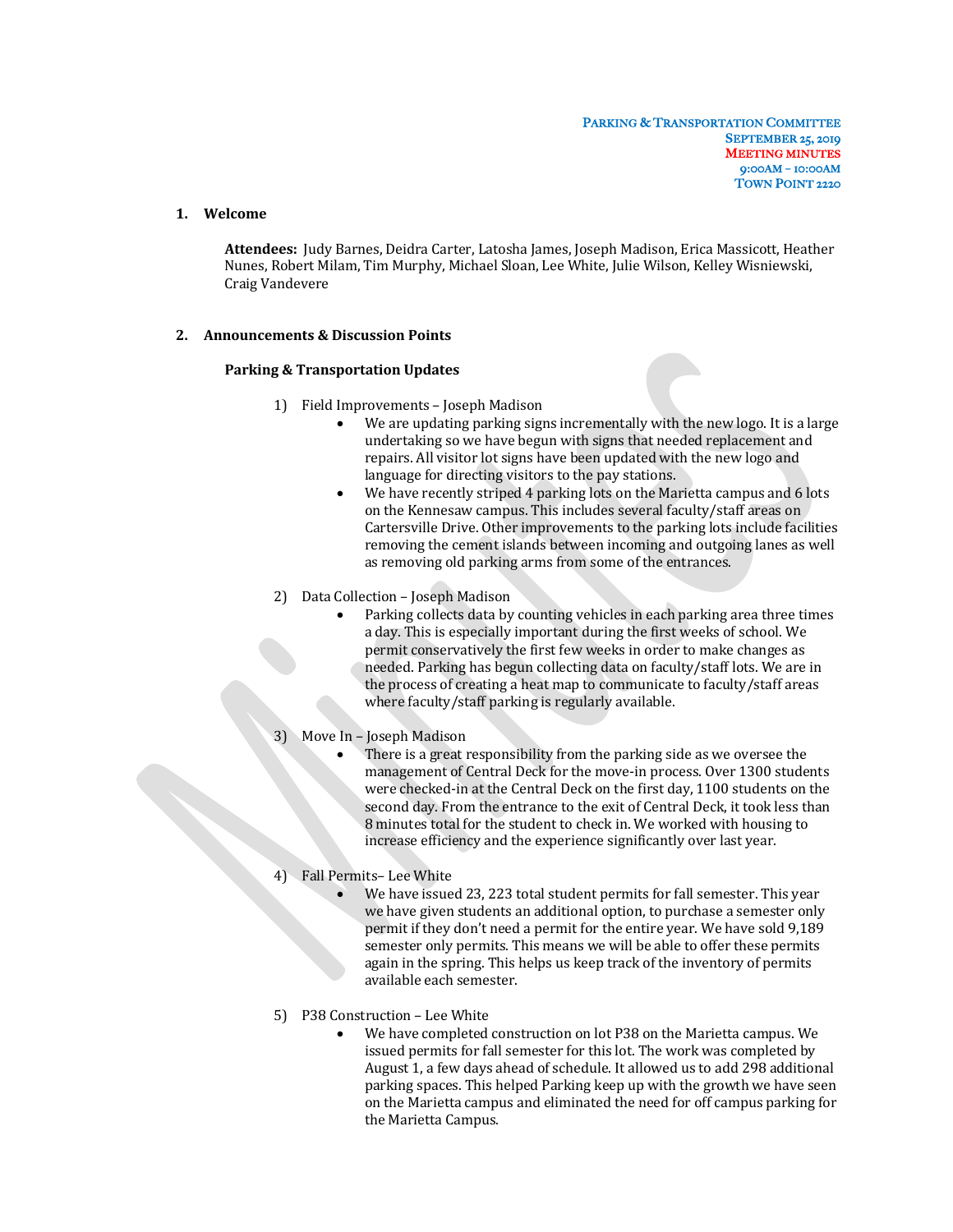- 6) Faculty/Staff Permits Lee White
	- Faculty/staff parking permit selection is now available online. New employees can purchase their permit online instead of coming into Talon One. The online selection will automatically trigger a pay roll deduction. Employees who purchase their permit online have the option of returning the permit online. Doing so will automatically end the payroll deduction.
- 7) P60 Deck Faculty/Staff Parking Lee White
	- Parking has observed the first floor of P60 deck is underutilized, and the existing faculty/staff spaces are 100% occupied during peak times. There are 66 parking spaces in this area. Parking is going to relocate the 35 faculty/staff spaces on the second floor to the first floor, and designate the first floor as faculty/staff parking. This will add faculty/staff spaces and help with traffic on the upper floors. We are in the process of restriping and labeling directional arrows for this change. Student parking should not be affected.
- 8) Big Owl Bus Ridership Lee White
	- We have seen consistent ridership growth across all the Big Owl Bus routes. The largest increase in ridership has been the Kennesaw/Marietta route and the Busbee Stadium route. We did add an additional apartment complex to the Busbee route and that has increased ridership. We are seeing more travel between campuses than compared to previous years. Across the board, volume seems to be highest on Tuesdays and Thursdays.
	- Parking has always partnered with athletics to provide bus service at the KSU home football games. Routes begin 3.5 hours before each game. We offer the gameday apartment route and the gameday campus loop route. Kennesaw/Marietta's normal route is scheduled 1:00pm to 8pm, athletics supplements those hours depending on game time. Game 1, ridership was higher than we have seen before. Athletics is pushing to get more student attendance at the games. 2600 were the number of student attendees and we had 2300 riders using the Big Owl Bus service. Parking has partnered with Athletics on a promotion to encourage bus ridership to the second game If students ride the bus, they will be entered in a raffle to be given away at the game.
- 9) Cobb Linc Update Lee White
	- Beginning in September, Cobb Linc made significant route updates. They relocated their bus stop at Paulding Avenue to Parliament Garden Way located in front of the Bagwell building. The 40 route now stops on our campus. As does the 10 and the rapid 10 route. This route provides the same service between campuses that our KSU Marietta/Kennesaw route provides. This information is on the Cobb Linc website and we are working to add it to our website.

### **3. Items from the floor – Committee Members**

- Have we had any complaints about the new drop off at the Cobb Linc bus stop on Parliament Garden Way?
	- a. Cobb Linc has another layover area on campus and should not be lining up at the bus stop. We will monitor traffic in this area.
- Is Cobb Linc still using the old bus stop on Paulding Avenue? If not, do we have another use for this area?
	- a. As of now, there is not a scheduled use for this area. We are looking at potential use for Big Owl Bus service in the future.
- Some cities have buses that continually run up and down the streets, people get on and off. It is a moving sidewalk concept. Have we considered an idea like this for a core route in the middle of our campus?
	- a. We are currently reviewing all transportation needs across the board. We haven't had the resources in the last few years to add